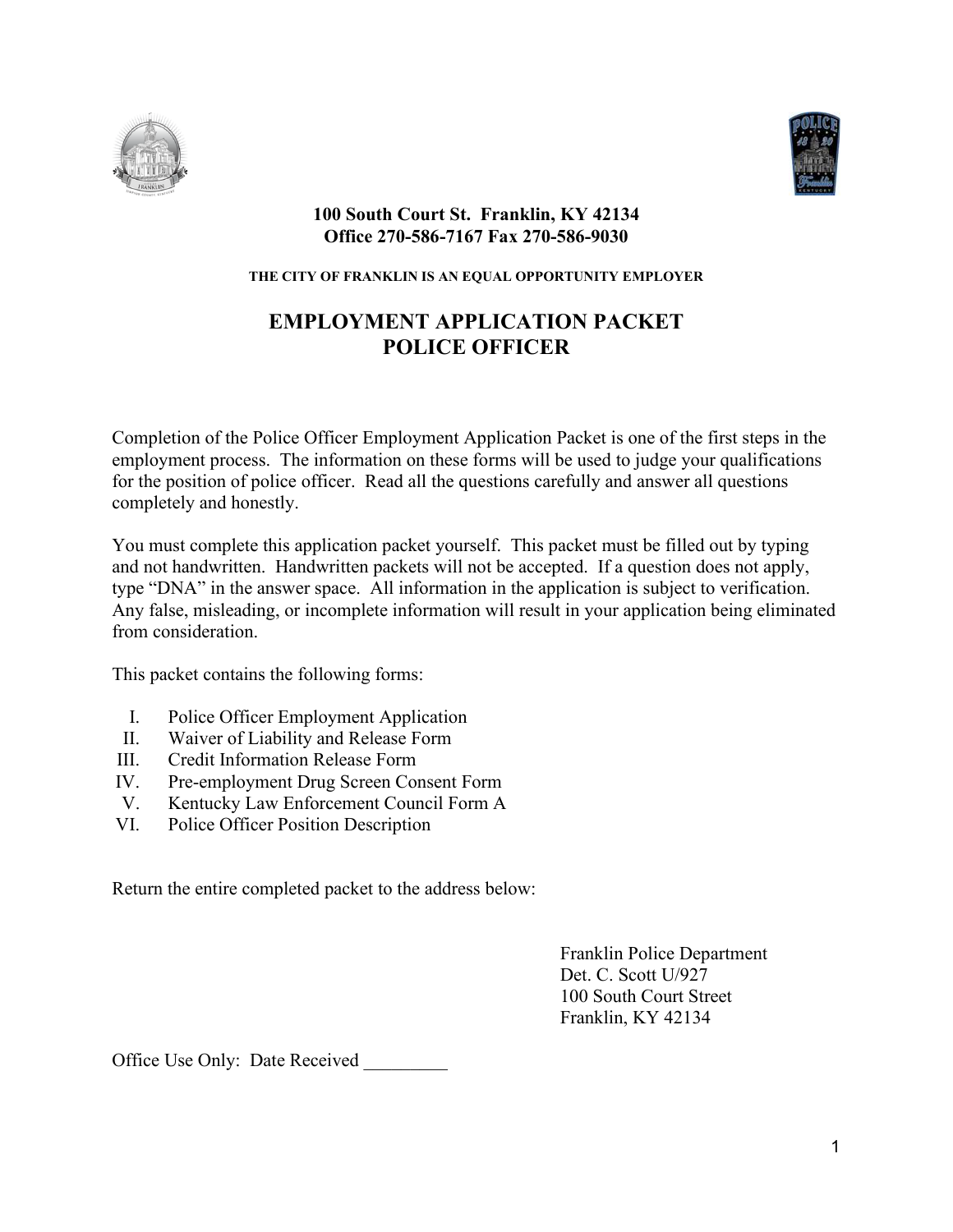## **Police Officer Employment Application**

### **Instructions**

You must complete this application yourself. It must be typed. Your ability to complete this application completely and honestly is part of the process to determine your suitability for employment. If you intentionally leave out any information that might be detrimental to obtaining a job, such as a past drug use or other crimes, it will automatically eliminate you from consideration for employment. The fact that you may have used drugs, committed a theft or another illegal act will not automatically eliminate you, but the omission of it during the application process will. Once submitted, this application becomes the property of the City of Franklin.

| Name:                      |                                                       |                                                                                                                      |              |                |
|----------------------------|-------------------------------------------------------|----------------------------------------------------------------------------------------------------------------------|--------------|----------------|
|                            | Last                                                  | First                                                                                                                | Middle       |                |
|                            |                                                       | Please list any other names you have used:                                                                           |              |                |
| Home Address:              |                                                       |                                                                                                                      |              |                |
|                            | <b>Street</b>                                         | City                                                                                                                 | <b>State</b> | Zip            |
| Telephone:                 |                                                       |                                                                                                                      |              |                |
|                            | Home                                                  | Daytime                                                                                                              | Cell         |                |
| Email Address:             |                                                       | <u> 1989 - Johann John Stone, mars eta bainar eta bainar eta baina eta baina eta baina eta baina eta baina eta b</u> |              |                |
| Driver's License:          |                                                       |                                                                                                                      |              |                |
|                            | Number                                                | <b>State</b>                                                                                                         |              | Type           |
| Place of Birth:            |                                                       |                                                                                                                      |              |                |
|                            | City                                                  | <b>State</b>                                                                                                         | Country      |                |
|                            |                                                       | <b>Eligibility</b>                                                                                                   |              |                |
|                            | 1. Are you at least 21 years of age?                  |                                                                                                                      | Yes          | N <sub>o</sub> |
| 2. Are you a U.S. Citizen? |                                                       |                                                                                                                      | Yes          | N <sub>o</sub> |
|                            | 3. Are you a certified Police Officer in Kentucky?    |                                                                                                                      | Yes          | No             |
|                            |                                                       | 4. If yes, where and when did you obtain certification?                                                              |              |                |
| 5.                         | Are you a certified police officer in another state?  |                                                                                                                      | Yes          | No             |
|                            |                                                       | 6. If yes, in which state did you receive your certification?                                                        |              |                |
|                            |                                                       | 7. If yes, also where and when did you obtain your certification?                                                    |              |                |
|                            |                                                       | 8. Have you applied for a position with the City before?                                                             | $Yes_$       | No             |
|                            | 9. If yes, when and previous position(s) applied for: |                                                                                                                      |              |                |

 $\_$  , and the set of the set of the set of the set of the set of the set of the set of the set of the set of the set of the set of the set of the set of the set of the set of the set of the set of the set of the set of th

**Basic Personal Information**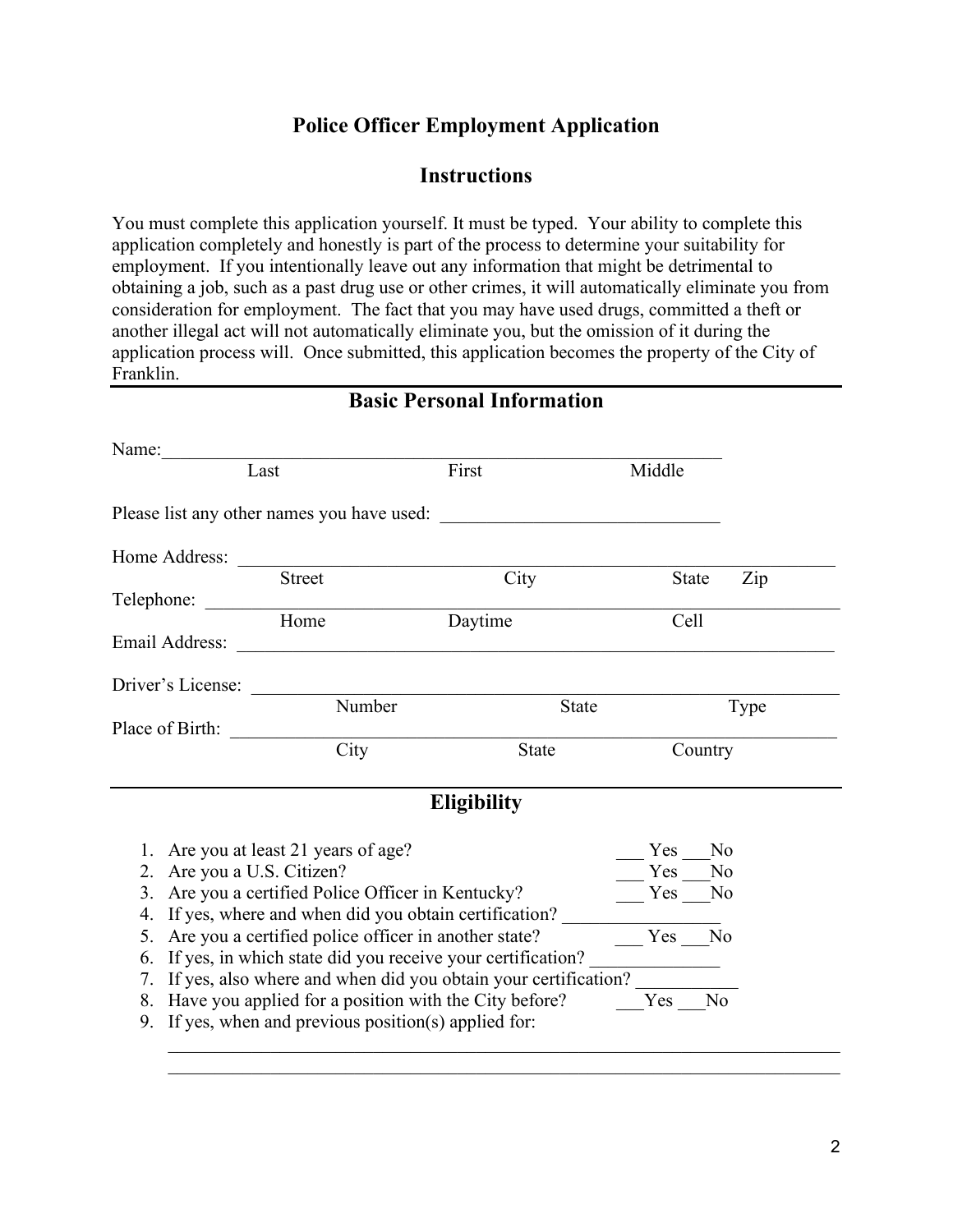# **Military Service**

Please make copies of all applicable service records including any discharge papers and attach to this application.

| Branch:                                                 |    | Serial Number:             |     |                 |  |
|---------------------------------------------------------|----|----------------------------|-----|-----------------|--|
| Date of Service:                                        | to | <b>Reserve Status:</b>     |     |                 |  |
| Type of Discharge:                                      |    | If not honorable, explain: |     |                 |  |
| Grade and Duty Assignment at discharge/separation:      |    |                            |     |                 |  |
| Are you a member of the Reserves or National Guard?     |    |                            | Yes | N <sub>0</sub>  |  |
| If yes, give unit, location, grad, and duty assignment: |    |                            |     |                 |  |
|                                                         |    |                            |     | Unit            |  |
| Location                                                |    | Grade                      |     | Duty Assignment |  |
|                                                         |    |                            |     |                 |  |

**Education**

Please complete the information that applies and attach copies of you diplomas or copies of you course schedule and grades to the application.

If you did not complete high school, do you have a GED? \_\_\_Yes \_\_No

| <b>School Name</b> | Address,            | <b>Graduated</b> | <b>Course of</b> |
|--------------------|---------------------|------------------|------------------|
|                    | <b>Phone Number</b> | Yes/No           | Study/Major      |
| High School        |                     |                  |                  |

| College/University |  |  |
|--------------------|--|--|
|                    |  |  |
|                    |  |  |

| Graduate School |  |  |
|-----------------|--|--|
|                 |  |  |
|                 |  |  |

| Other |  |  |
|-------|--|--|
|       |  |  |
|       |  |  |
|       |  |  |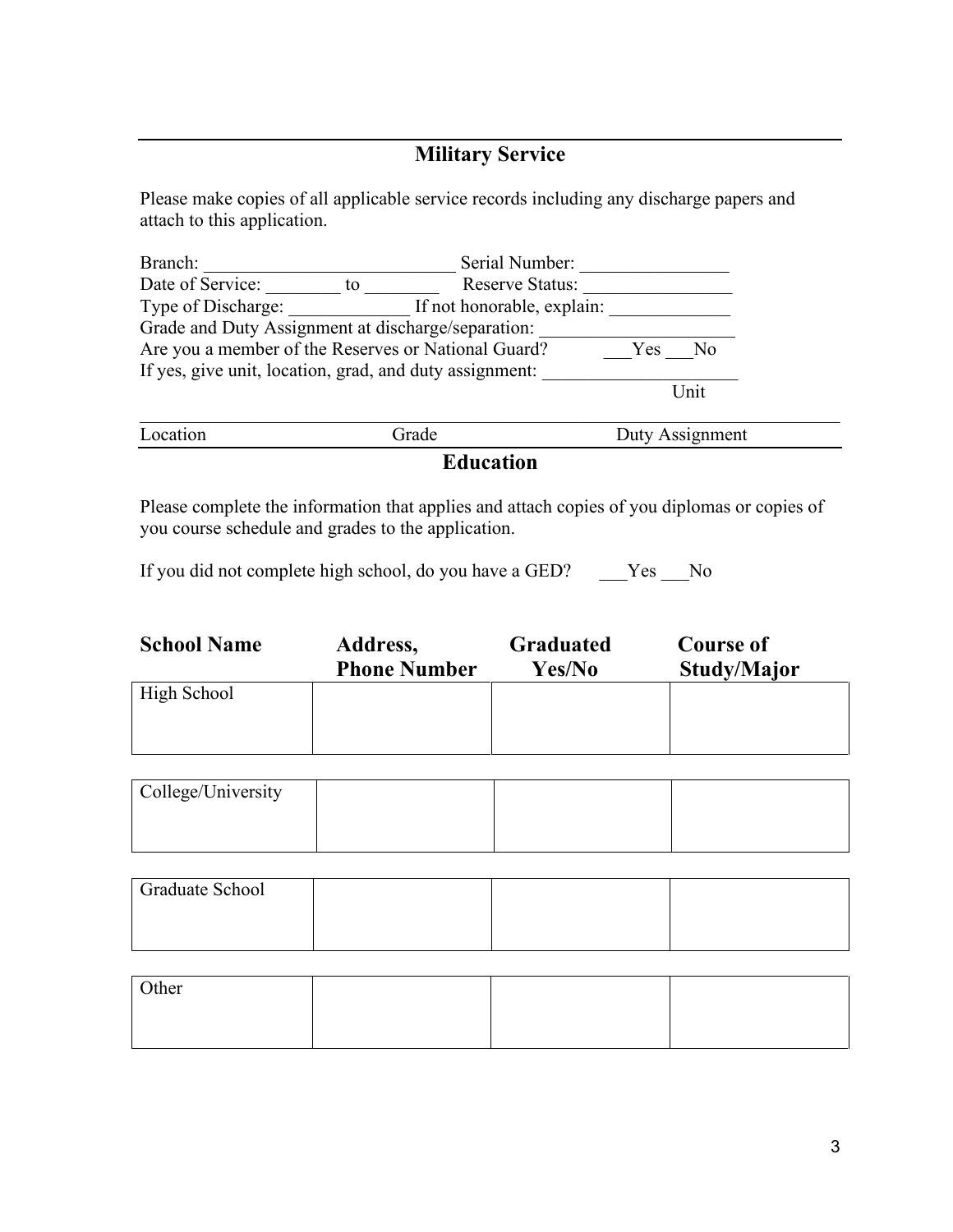# **Specialized Skills and Training**

Do you speak another language other than English? Yes No If yes, please list: Are you fluent? Yes No

Briefly list any computer skills you have. If you have copies of any certificates for computer training you have received, please attach them to the application:

\_\_\_\_\_\_\_\_\_\_\_\_\_\_\_\_\_\_\_\_\_\_\_\_\_\_\_\_\_\_\_\_\_\_\_\_\_\_\_\_\_\_\_\_\_\_\_\_\_\_\_\_\_\_\_\_\_\_\_\_\_\_\_\_\_\_\_\_\_\_\_\_\_\_\_  $\mathcal{L}_\mathcal{L} = \mathcal{L}_\mathcal{L} = \mathcal{L}_\mathcal{L} = \mathcal{L}_\mathcal{L} = \mathcal{L}_\mathcal{L} = \mathcal{L}_\mathcal{L} = \mathcal{L}_\mathcal{L} = \mathcal{L}_\mathcal{L} = \mathcal{L}_\mathcal{L} = \mathcal{L}_\mathcal{L} = \mathcal{L}_\mathcal{L} = \mathcal{L}_\mathcal{L} = \mathcal{L}_\mathcal{L} = \mathcal{L}_\mathcal{L} = \mathcal{L}_\mathcal{L} = \mathcal{L}_\mathcal{L} = \mathcal{L}_\mathcal{L}$ 

Please list any social internet sites (Facebook, Twitter, Instagram, Personal Blogs) that you have an active or past account with:

\_\_\_\_\_\_\_\_\_\_\_\_\_\_\_\_\_\_\_\_\_\_\_\_\_\_\_\_\_\_\_\_\_\_\_\_\_\_\_\_\_\_\_\_\_\_\_\_\_\_\_\_\_\_\_\_\_\_\_\_\_\_\_\_\_\_\_\_\_\_\_\_\_\_\_  $\mathcal{L}_\mathcal{L} = \mathcal{L}_\mathcal{L} = \mathcal{L}_\mathcal{L} = \mathcal{L}_\mathcal{L} = \mathcal{L}_\mathcal{L} = \mathcal{L}_\mathcal{L} = \mathcal{L}_\mathcal{L} = \mathcal{L}_\mathcal{L} = \mathcal{L}_\mathcal{L} = \mathcal{L}_\mathcal{L} = \mathcal{L}_\mathcal{L} = \mathcal{L}_\mathcal{L} = \mathcal{L}_\mathcal{L} = \mathcal{L}_\mathcal{L} = \mathcal{L}_\mathcal{L} = \mathcal{L}_\mathcal{L} = \mathcal{L}_\mathcal{L}$ 

Briefly list any training or skills, including firearms, that would be of assistance in the job you are applying for. If you have any copies of certificates for any training, please attach them to the application:

#### **Personal History**

 $\mathcal{L}_\mathcal{L} = \mathcal{L}_\mathcal{L} = \mathcal{L}_\mathcal{L} = \mathcal{L}_\mathcal{L} = \mathcal{L}_\mathcal{L} = \mathcal{L}_\mathcal{L} = \mathcal{L}_\mathcal{L} = \mathcal{L}_\mathcal{L} = \mathcal{L}_\mathcal{L} = \mathcal{L}_\mathcal{L} = \mathcal{L}_\mathcal{L} = \mathcal{L}_\mathcal{L} = \mathcal{L}_\mathcal{L} = \mathcal{L}_\mathcal{L} = \mathcal{L}_\mathcal{L} = \mathcal{L}_\mathcal{L} = \mathcal{L}_\mathcal{L}$ 

\_\_\_\_\_\_\_\_\_\_\_\_\_\_\_\_\_\_\_\_\_\_\_\_\_\_\_\_\_\_\_\_\_\_\_\_\_\_\_\_\_\_\_\_\_\_\_\_\_\_\_\_\_\_\_\_\_\_\_\_\_\_\_\_\_\_\_\_\_\_\_\_\_\_\_

| 1. Do you know of any reason that you could not pass a background check?   | Yes        | No             |
|----------------------------------------------------------------------------|------------|----------------|
| 2. Have you ever been fired or asked to resign from a job?                 | Yes        | No             |
| 3. Have you ever received a disciplinary action from an employer?          | Yes        | No.            |
| 4. Have you ever stolen from an employer?                                  | Yes        | N <sub>o</sub> |
| 5. Have you ever committed a crime for which you were not arrested?        | Yes        | No             |
| 6. Have you ever assisted someone in committing a crime?                   | Yes        | No             |
| 7. Have you ever falsified a police report?                                | Yes        | No.            |
| 8. Have you ever accepted money not to report a crime?                     | Yes        | No.            |
| 9. Have you ever been convicted of a Felony?                               | <b>Yes</b> | N <sub>0</sub> |
| 10. Have you ever slept on the job?                                        | Yes        | No             |
| 11. Has any driver's license issued to you ever been suspended or revoked? | Yes        | No.            |
| 12. Have you ever used, sold, or otherwise handled a controlled substance  |            |                |
| in an illegal manner?                                                      | Yes        | N٥             |
|                                                                            |            |                |

**If you have answered yes to any of the questions listed above, please type a brief explanation for that question on a separate sheet.** List the question by number. If you are interviewed, you will be asked about any "yes" answers. Any "yes" answers will be closely examined during a background check. A "yes" answer does not automatically eliminate you from consideration for employment. **Your omission of these facts will automatically eliminate you from consideration.**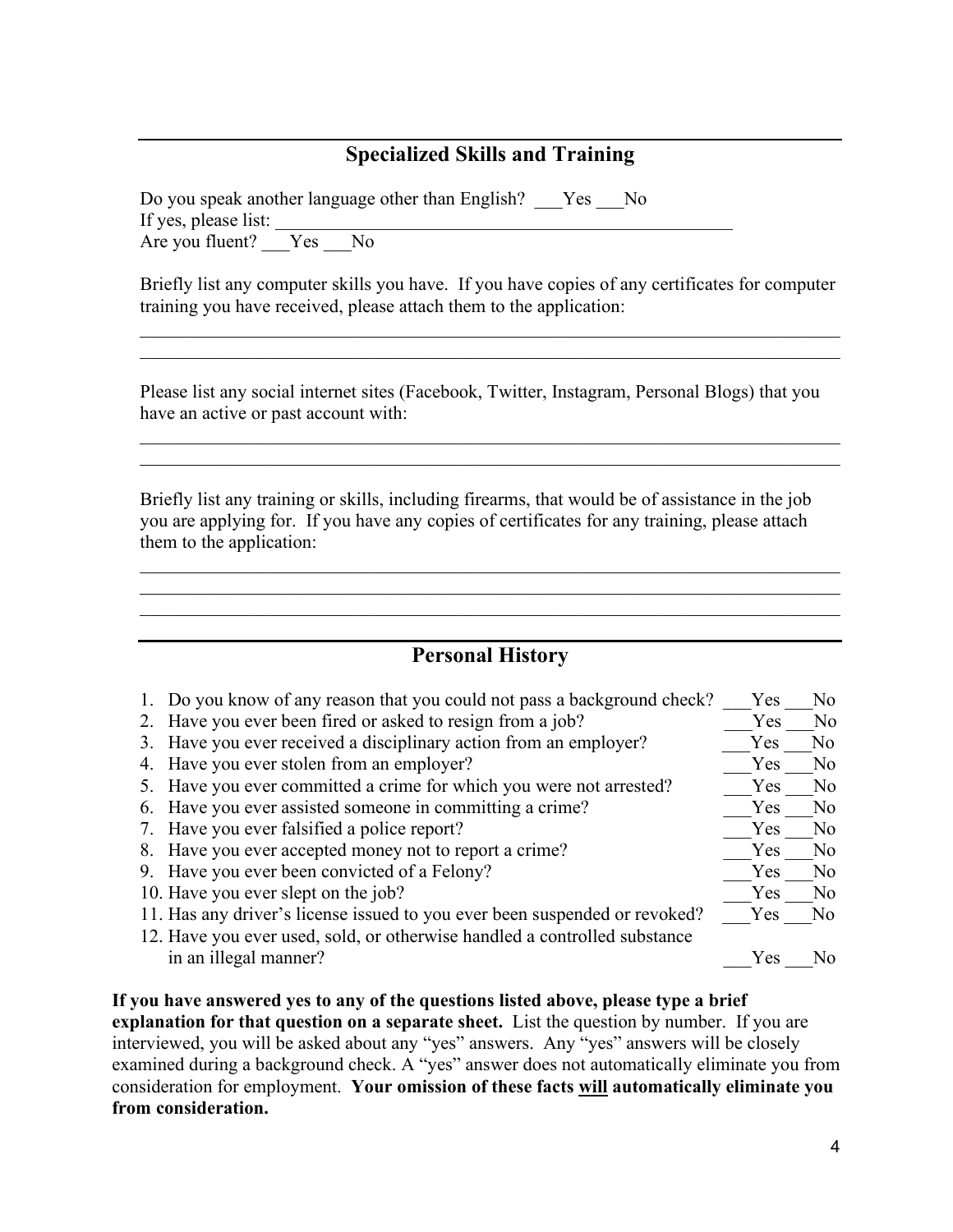# **Traffic, Civil Court, and Criminal Record**

Please list your history of any traffic citations, any civil court actions in which you were or are a defendant, any arrests, convictions, and court actions. If additional space is needed, list on a separate sheet.

|          | Type of Case | Jurisdiction | City, State |
|----------|--------------|--------------|-------------|
| 1.<br>2. |              |              |             |
| 3.       |              |              |             |
| 4.<br>5. |              |              |             |
| 6.       |              |              |             |
| 7.       |              |              |             |
| 8.       |              |              |             |

# **Financial Status**

List all creditors or person to whom you are financially obligated. If additional space is needed, list on a separate sheet.

| Name | Address | Balance | <b>Monthly Payment</b> |
|------|---------|---------|------------------------|
|      |         |         |                        |
|      |         |         |                        |
|      |         |         |                        |
|      |         |         |                        |

\_\_\_\_\_\_\_\_\_\_\_\_\_\_\_\_\_\_\_\_\_\_\_\_\_\_\_\_\_\_\_\_\_\_\_\_\_\_\_\_\_\_\_\_\_\_\_\_\_\_\_\_\_\_\_\_\_\_\_\_\_\_\_\_\_\_\_\_\_\_\_\_\_\_\_\_\_\_ \_\_\_\_\_\_\_\_\_\_\_\_\_\_\_\_\_\_\_\_\_\_\_\_\_\_\_\_\_\_\_\_\_\_\_\_\_\_\_\_\_\_\_\_\_\_\_\_\_\_\_\_\_\_\_\_\_\_\_\_\_\_\_\_\_\_\_\_\_\_\_\_\_\_\_\_\_\_

Have you ever declared bankruptcy? If yes, give date and circumstances: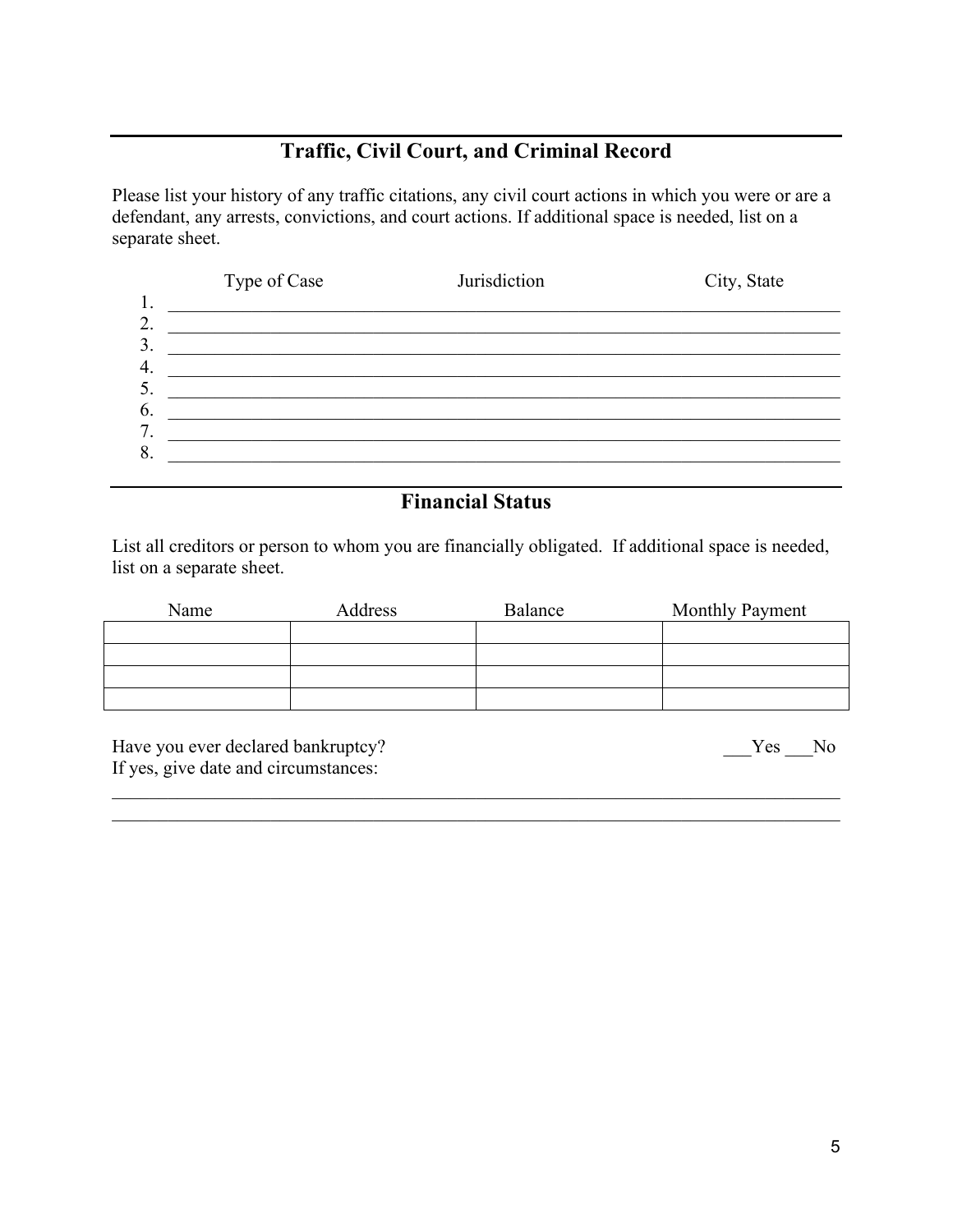# **Employment History**

| NOTICE: Start with your current job, if employed, and list your past employment in reverse                                                                                                                                                        |  |  |  |  |
|---------------------------------------------------------------------------------------------------------------------------------------------------------------------------------------------------------------------------------------------------|--|--|--|--|
| order. Include all employment from high school to the present. Account for any time that you                                                                                                                                                      |  |  |  |  |
| were unemployed by stating the nature of your activities. If additional space is needed, list on a                                                                                                                                                |  |  |  |  |
| separate sheet.                                                                                                                                                                                                                                   |  |  |  |  |
| Company: <u>Company:</u> Position: <u>City: City: City: State: FT</u> PT                                                                                                                                                                          |  |  |  |  |
|                                                                                                                                                                                                                                                   |  |  |  |  |
| Dates employed from: ________ to ________                                                                                                                                                                                                         |  |  |  |  |
|                                                                                                                                                                                                                                                   |  |  |  |  |
|                                                                                                                                                                                                                                                   |  |  |  |  |
|                                                                                                                                                                                                                                                   |  |  |  |  |
|                                                                                                                                                                                                                                                   |  |  |  |  |
|                                                                                                                                                                                                                                                   |  |  |  |  |
|                                                                                                                                                                                                                                                   |  |  |  |  |
|                                                                                                                                                                                                                                                   |  |  |  |  |
|                                                                                                                                                                                                                                                   |  |  |  |  |
|                                                                                                                                                                                                                                                   |  |  |  |  |
|                                                                                                                                                                                                                                                   |  |  |  |  |
|                                                                                                                                                                                                                                                   |  |  |  |  |
| Dates employed from: ________ to ________                                                                                                                                                                                                         |  |  |  |  |
|                                                                                                                                                                                                                                                   |  |  |  |  |
|                                                                                                                                                                                                                                                   |  |  |  |  |
| Reason for Leaving:                                                                                                                                                                                                                               |  |  |  |  |
|                                                                                                                                                                                                                                                   |  |  |  |  |
| Company: <u>Company: Position:</u> Position: <u>City: City: State: FT</u> PT                                                                                                                                                                      |  |  |  |  |
| Dates employed from: ________ to ________                                                                                                                                                                                                         |  |  |  |  |
|                                                                                                                                                                                                                                                   |  |  |  |  |
|                                                                                                                                                                                                                                                   |  |  |  |  |
| Reason for Leaving:                                                                                                                                                                                                                               |  |  |  |  |
|                                                                                                                                                                                                                                                   |  |  |  |  |
| Company: <u>Company: City:</u> Position: <u>City: City: State: FT PT</u><br>City: <u>City: City: City: City: City: City: City: City: City: City: City: City: City: City: City: City: City: City: City: City: City: City: City: City: City: Ci</u> |  |  |  |  |
| Dates employed from: _________ to _________                                                                                                                                                                                                       |  |  |  |  |
|                                                                                                                                                                                                                                                   |  |  |  |  |
| Job Duties:                                                                                                                                                                                                                                       |  |  |  |  |
| Reason for Leaving:                                                                                                                                                                                                                               |  |  |  |  |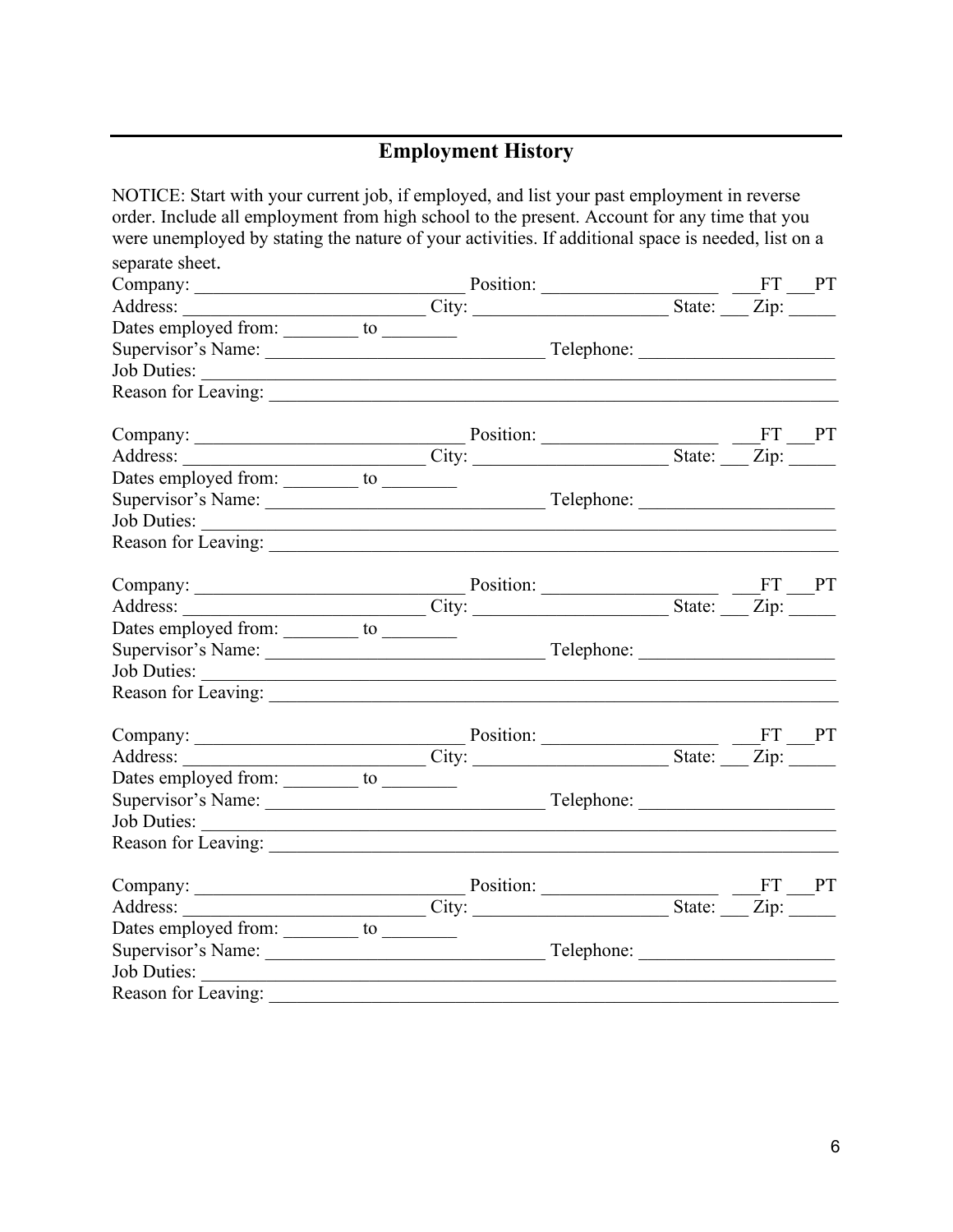### **Residences**

List all residences where you have lived during the past five years. Begin with your present address and work backwards. List the complete address including street number, street name, city, state, and zip code. If additional space is needed, list on a separate sheet.

| Address | City | State | Zip | Dates |
|---------|------|-------|-----|-------|
|         |      |       |     |       |
|         |      |       |     |       |
|         |      |       |     |       |
|         |      |       |     |       |
|         |      |       |     |       |
|         |      |       |     |       |

# **Personal References**

List three personal references that are not related to you. Do not use former or current employers. Be sure to include all of the information requested.

| Name | <b>Complete Address</b> | Phone |
|------|-------------------------|-------|
|      |                         |       |
|      |                         |       |
|      |                         |       |
|      |                         |       |
|      |                         |       |
|      |                         |       |

### **Remarks**

Please tell us about yourself. Include any awards, honors, licenses or certificates that you have received. What are your hobbies and interests? You can also use this section to expand upon any answers to any questions on this application:

**\_\_\_\_\_\_\_\_\_\_\_\_\_\_\_\_\_\_\_\_\_\_\_\_\_\_\_\_\_\_\_\_\_\_\_\_\_\_\_\_\_\_\_\_\_\_\_\_\_\_\_\_\_\_\_\_\_\_\_\_\_\_\_\_\_\_ \_\_\_\_\_\_\_\_\_\_\_\_\_\_\_\_\_\_\_\_\_\_\_\_\_\_\_\_\_\_\_\_\_\_\_\_\_\_\_\_\_\_\_\_\_\_\_\_\_\_\_\_\_\_\_\_\_\_\_\_\_\_\_\_\_\_ \_\_\_\_\_\_\_\_\_\_\_\_\_\_\_\_\_\_\_\_\_\_\_\_\_\_\_\_\_\_\_\_\_\_\_\_\_\_\_\_\_\_\_\_\_\_\_\_\_\_\_\_\_\_\_\_\_\_\_\_\_\_\_\_\_\_ \_\_\_\_\_\_\_\_\_\_\_\_\_\_\_\_\_\_\_\_\_\_\_\_\_\_\_\_\_\_\_\_\_\_\_\_\_\_\_\_\_\_\_\_\_\_\_\_\_\_\_\_\_\_\_\_\_\_\_\_\_\_\_\_\_\_ \_\_\_\_\_\_\_\_\_\_\_\_\_\_\_\_\_\_\_\_\_\_\_\_\_\_\_\_\_\_\_\_\_\_\_\_\_\_\_\_\_\_\_\_\_\_\_\_\_\_\_\_\_\_\_\_\_\_\_\_\_\_\_\_\_\_ \_\_\_\_\_\_\_\_\_\_\_\_\_\_\_\_\_\_\_\_\_\_\_\_\_\_\_\_\_\_\_\_\_\_\_\_\_\_\_\_\_\_\_\_\_\_\_\_\_\_\_\_\_\_\_\_\_\_\_\_\_\_\_\_\_\_**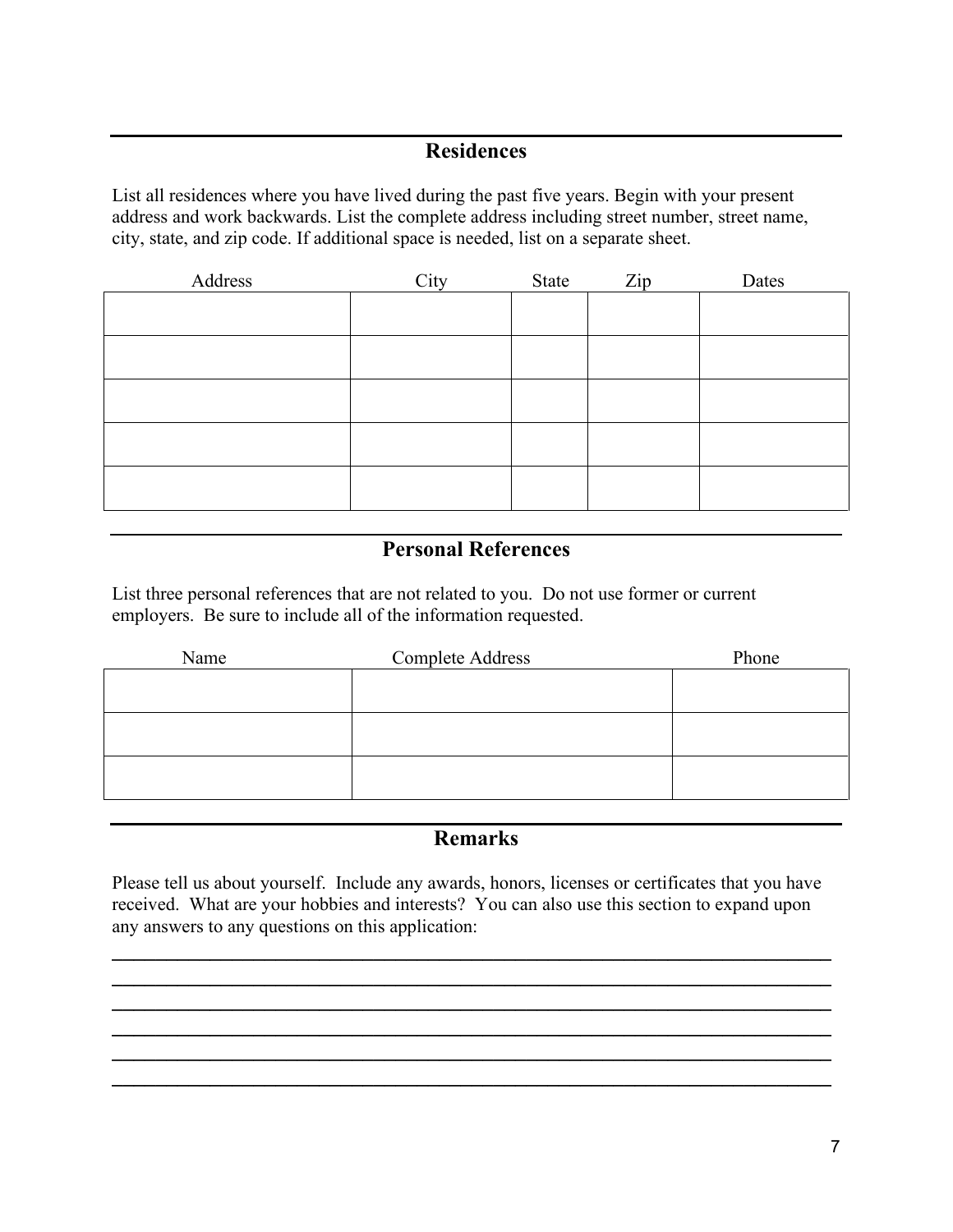# **Please Read Carefully Before Signing This Application**

I certify that the foregoing statements are true and correct to the best of my knowledge and belief. I realize that falsification of any information on this application is grounds for disqualification. I further understand that any misrepresentation or omission of facts upon this application will be sufficient cause for cancellation and/or separation from City service if I have been employed.

Applicant Signature: \_\_\_\_\_\_\_\_\_\_\_\_\_\_\_\_\_\_\_\_\_\_\_\_\_\_\_\_\_\_\_\_\_\_\_\_\_\_ Date: \_\_\_\_\_\_\_\_\_\_\_\_\_\_\_\_\_

The Franklin Police Department tests applicants when there is a need to fill a current or pending vacancy. The following is what will happen with your submitted application.

- 1. Your application is reviewed to ensure you meet the minimum qualifications for a police officer position and for accuracy and completeness.
- 2. If the application is accepted, you will receive an email or phone call notifying you of acceptance.
- 3. Your application will be placed on file until a test is scheduled.
- 4. All applicants on file will be notified by email or phone of the next test date.
- 5. Any applicant that is contacted for the next test date will have to fill out Form A and Form T-1 and possibly Form T-1A prior to the test date. After notification of the next test date you will be given instructions on how to access the forms that have to be completed.
- 6. Failure to appear on the scheduled test date disqualifies the applicant from further consideration. If you would like to reapply a new packet must be filled out and resubmitted.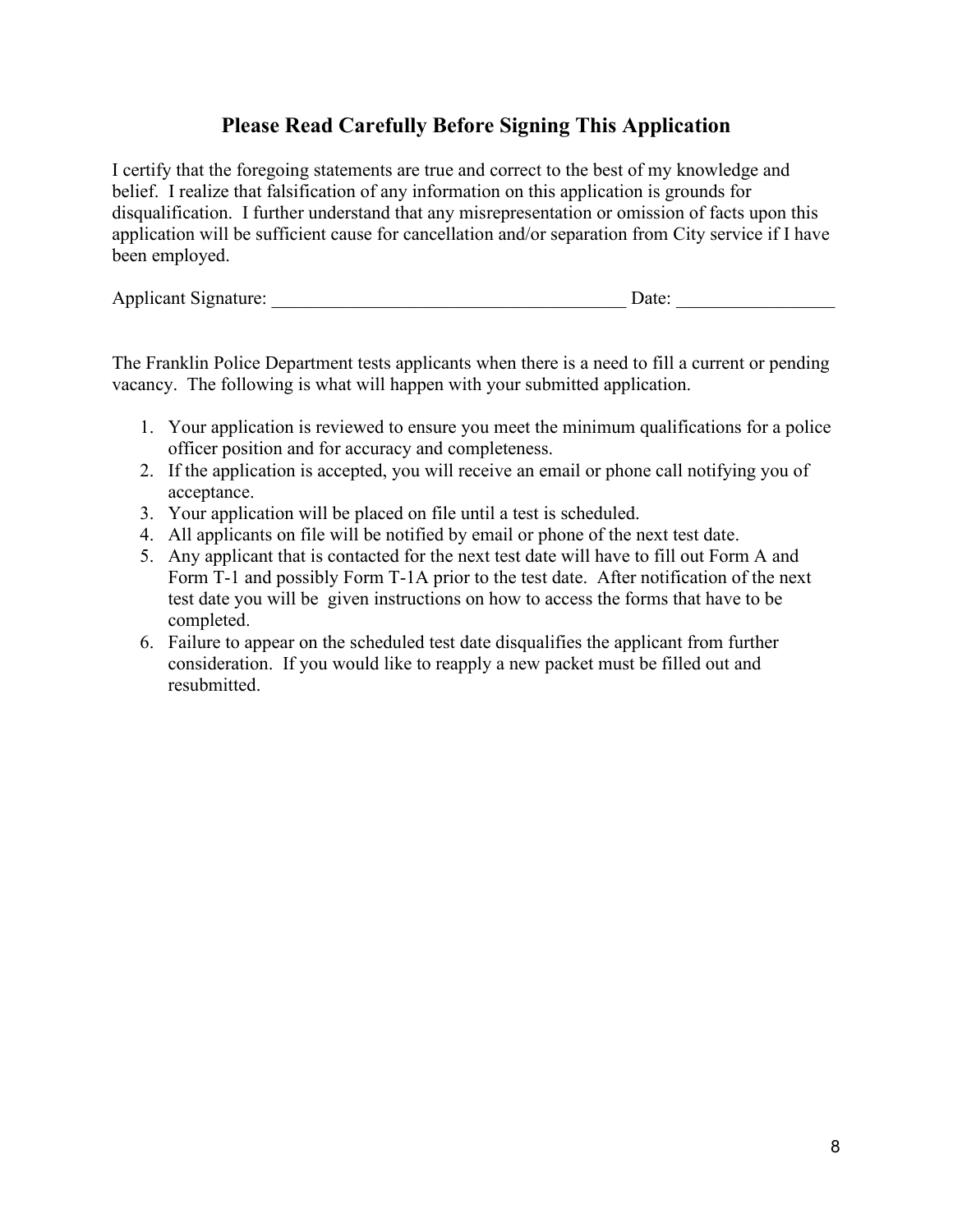## **AUTHORIZATION TO RELEASE INFORMATION**

I hereby authorize the release of all confidential records including Personal, Financial, Criminal, Medical and Military to the Franklin Police Department.

I understand that these records are confidential, and no liability will result due to the release for a background investigation for the purpose of employment.

Any charge for the release of these records will be paid by the Franklin Police Department and can be billed directly to them.

> $\mathcal{L}_\text{max}$  and  $\mathcal{L}_\text{max}$  and  $\mathcal{L}_\text{max}$  and  $\mathcal{L}_\text{max}$ SIGNATURE

> $\mathcal{L}_\mathcal{L}$  , where  $\mathcal{L}_\mathcal{L}$  , we have the set of the set of the set of the set of the set of the set of the set of the set of the set of the set of the set of the set of the set of the set of the set of the set DATE

Sworn before me this \_\_\_\_ day of \_\_\_\_\_\_\_\_\_\_\_, 20\_\_\_\_\_

NOTARY PUBLIC

Commission expires: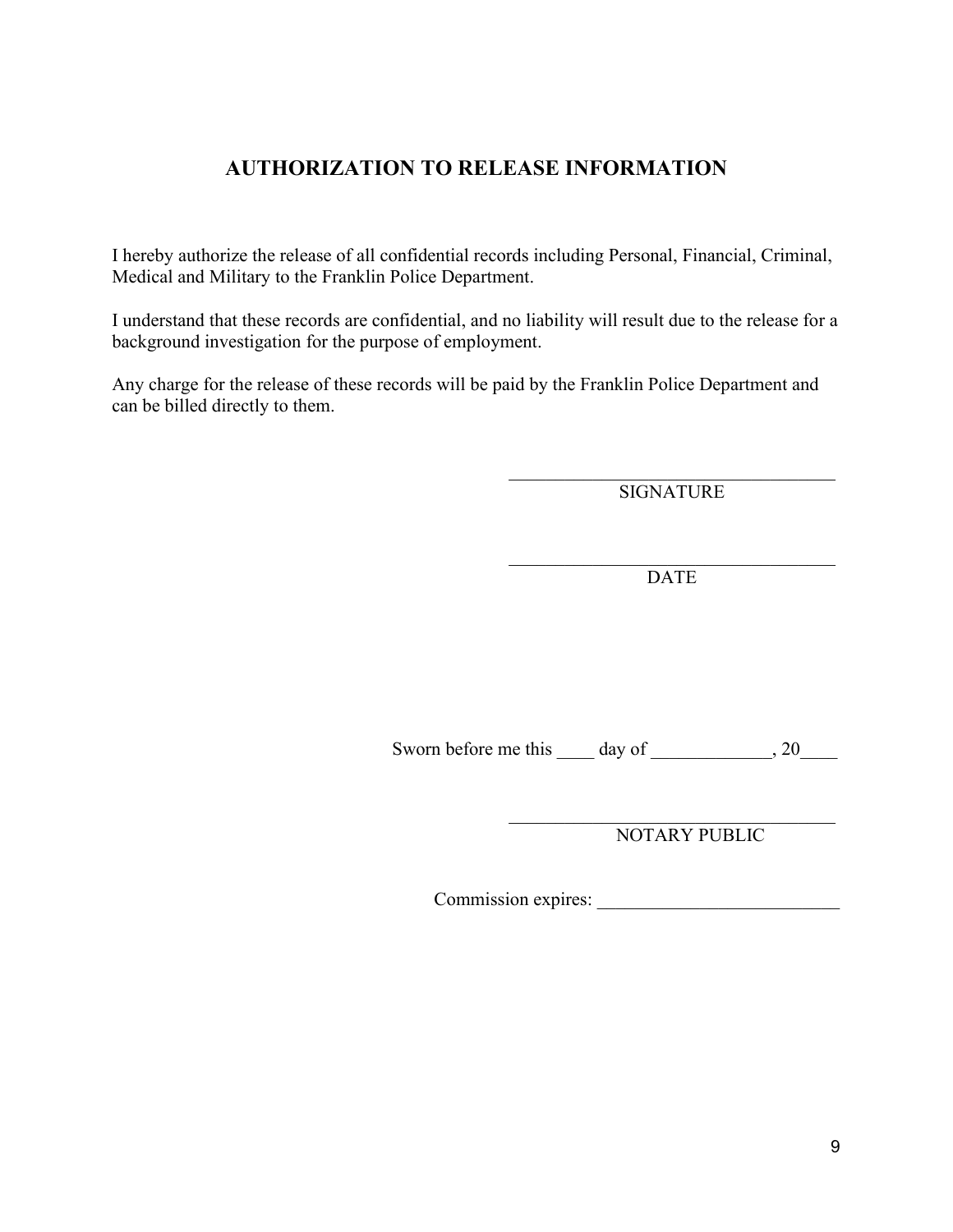# **AUTHORIZATION FOR RELEASE OF MEDICAL INFORMATION**

|            | Date of Birth: Social Security #:                                                                                                                                                  |  |
|------------|------------------------------------------------------------------------------------------------------------------------------------------------------------------------------------|--|
|            |                                                                                                                                                                                    |  |
|            | I hereby authorize the release of medical/hospital records for the purpose of:                                                                                                     |  |
|            |                                                                                                                                                                                    |  |
|            | And further authorize and request that you provide such copies thereof as may be requested to:<br>,我们也不能在这里的时候,我们也不能在这里的时候,我们也不能不能不能会不能会不能会不能会不能会不能会不能会不能会。""我们,我们也不能会不能会不能会不能会不能会 |  |
|            | ,我们也不能在这里的时候,我们也不能在这里的时候,我们也不能会在这里的时候,我们也不能会在这里的时候,我们也不能会在这里的时候,我们也不能会在这里的时候,我们也不                                                                                                  |  |
| requested. | You are hereby released from all legal liability that may arise from the release of the information                                                                                |  |
|            |                                                                                                                                                                                    |  |
|            |                                                                                                                                                                                    |  |
|            | If consent is necessary from a person authorized to give the consent other than the patient:                                                                                       |  |
|            |                                                                                                                                                                                    |  |
|            |                                                                                                                                                                                    |  |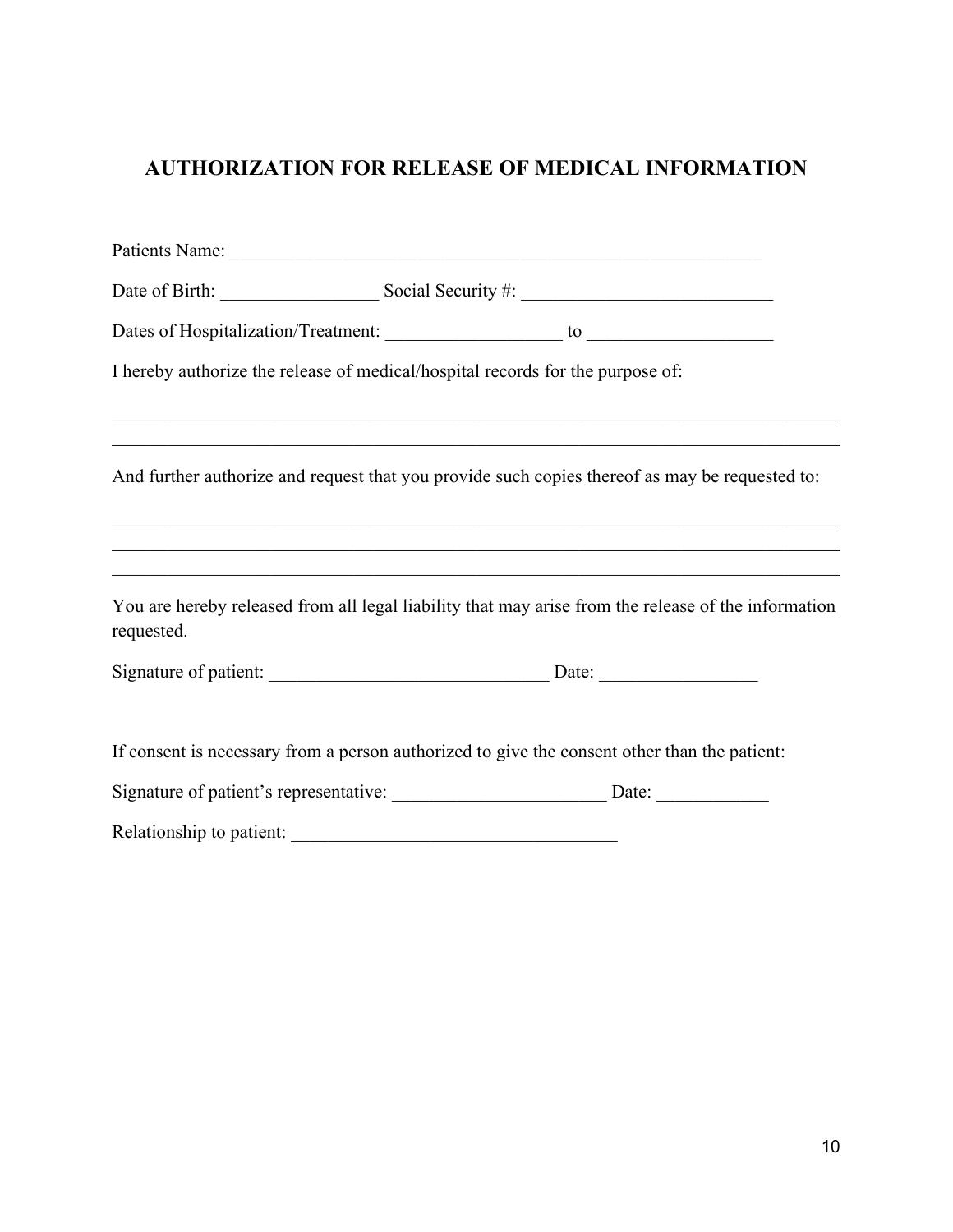## **Police Officer Position Description**

#### **POSITION: OFFICER DIVISION: OPERATIONS**

#### **Characteristics of the Job**

This is a skilled and responsible position in the protection of life and property through the enforcement of laws and ordinances. An employee in this position is responsible for maintaining law and order, for protecting life and property, and for performing other police related activities including patrol, criminal investigation, and crime prevention. Receives supervision and direction through the chain of command and/or staff supervision. Reports to shift commander.

#### **Essential Functions**

- Patrols the city on foot, in patrol vehicle and/or bicycle, often during inclement weather and during different hours of the day;
- Enforces federal, state and local laws and ordinances;
- Responds to emergency calls and takes proper action;
- Prevents and discovers the commission of crimes, including the apprehension of suspects;
- Testifies in court when necessary;
- Secures accident and crime scenes, conducts preliminary investigations, gathers evidence, interviews witnesses;
- Prepares accurate reports detailing the facts and outcomes of emergencies, crimes, accidents, and other situations responded to during assigned shift of duty;
- Assists in emergency situations;
- Operates detection equipment such as breathalyzer and radar as part of enforcement duties;
- Participates in approved law enforcement training courses;
- Provides input on department and section goals;
- Appears for work and completes assigned tasks within a reasonable period of time;
- Works in a safe manner, observing all safety rules, and poses no significant risk to the health and safety of others; and
- Duties for this position are not primarily clerical or administrative.

#### **Additional Job Duties**

- Serves legal documents for the court;
- Controls traffic at accidents, fires, parades, etc;
- Appears as a representative of the police in connection with school and community public education programs;
- May perform predominantly administrative, fiscal and/or training duties, depending upon assignment; and
- Performs additional duties as required.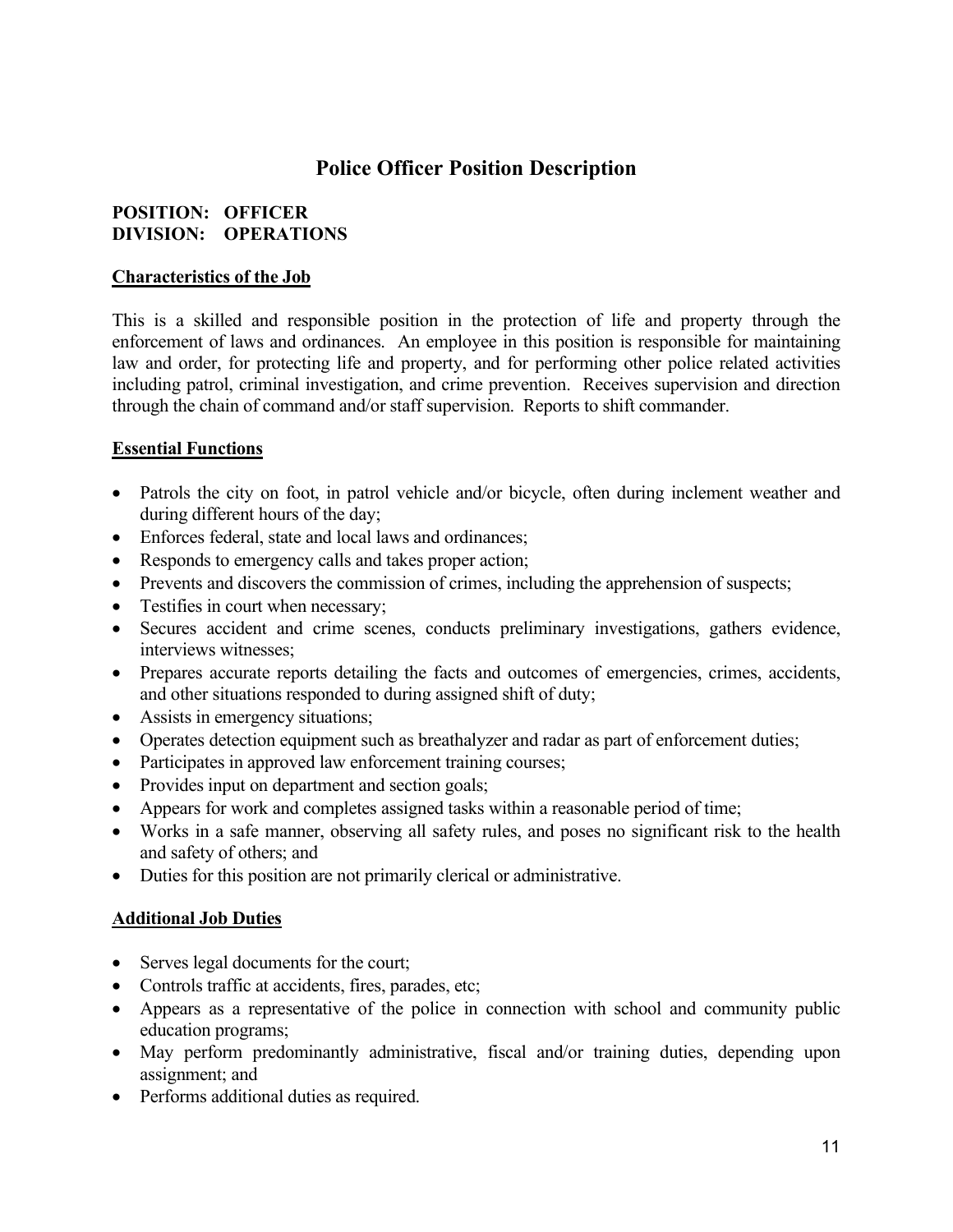#### **Desirable Training and Experience**

- Graduate from a standard high school;
- Graduate from the Basic Training Course at the Bureau of Training;
- Successful completion of physical agility test at the  $50<sup>th</sup>$  percentile of the Cooper Law Enforcement Fitness Standard, or any combination of training and experience which provides the desired knowledge, skills, and abilities; and
- A GED or high school diploma is acceptable.

#### **Knowledge, Skills and Abilities**

- Knowledge of the geography of the city;
- Knowledge of federal, state, and local laws and ordinances;
- Knowledge of police methods, practices and procedures with ability to apply knowledge to specific situations;
- Knowledge of proper procedures regarding the collection of evidence;
- Knowledge of how to use departmental equipment, including the safe care and use of firearms, radar, and breathalyzer;
- Ability to prepare written reports accurately;
- Ability to analyze situations and to act quickly and efficiently;
- Ability to operate a motor vehicle at high speed, and in dangerous situations;
- Ability to deal courteously but firmly with the general public;
- Ability to establish and maintain effective working relationships with other police departments and agencies, city officers, employees and the general public.

#### **Necessary Special Requirements**

- Possession of a valid Kentucky vehicle operators license;
- Must have completed, or be eligible to complete, the Basic Training Course at the Bureau of Training;
- Must perform 40 hours of annual continued training, as mandated;
- Must be a resident of the Commonwealth of Kentucky; and
- Must meet the requirements of all applicable Kentucky Revised Statutes, and local ordinances, with regards to a person in this position.

#### **Essential Physicial and Environmental Demands**

- Ability to patrol the city on foot;
- Ability to care for and use necessary law enforcement equipment, to include firearms, radar, and breathalyzer;
- Ability to physically apprehend passive and/or combative criminals using mechanical or nonmechanical means;